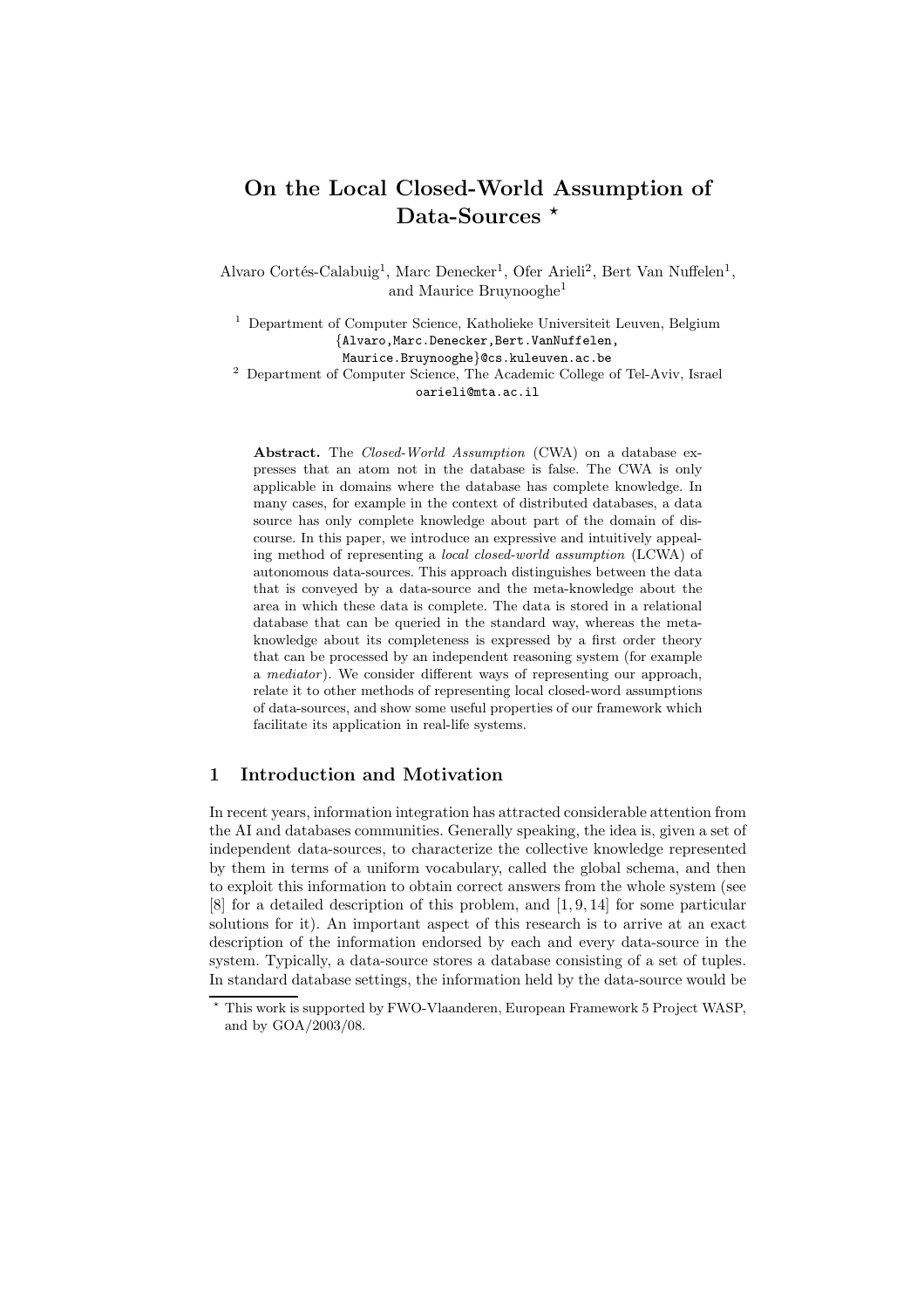expressed by the conjunction of atoms together with the closed-world assumption [13]. The CWA expresses the communication agreement that an atom that does not appear in the database is false. However, it is clear that the CWA can only be applied when the database contains complete knowledge of the domain of discourse. In a context of distributed data-sources this assumption is inherently inappropriate since a consideration of a certain data-source as a single and complete representation of the world either completely discards the other sources of information or causes contradictions among them. For this reason, some existing approaches have applied an open-world assumption [3, 11], interpreting a datasource just as the conjunction of atoms in the database. However, we find that this does not allow to grasp more refined information that is held in distributed data systems (sometimes called mediator-based systems). We illustrate this in the following example.

Example 1. Consider a distributed traffic tax administration system, in which there is one data-source for each county, maintaining a database of car owners in that county. There is a protocol amongst the different counties so that when a car owner leaves one county  $A$  to live in another county  $B$ , then county  $A$ immediately transfers its information to county  $\mathcal{B}$ , while still preserving a record of the car owner and its current status for a certain period of time, to handle all running tax demands. By the nature of the protocol, we may assume that each data-source has complete knowledge about all car owners in its county, but in general it has more information than that. Part of the tables of a particular county, say Bronx, may look as follows:

| Car Owners                   |                |         | Location               |              |
|------------------------------|----------------|---------|------------------------|--------------|
| Name                         | Model          | CarlD   | Name                   | Residence    |
| Peter Steward   Mercedes 320 |                | Qn-5452 | Peter Steward   Queens |              |
| John Smith                   | Volvo 230      | Bx-5242 | Mary Clark             | <b>Bronx</b> |
| Mary Clark                   | <b>BMW 550</b> | Bx-5462 | John Smith             | <b>Bronx</b> |

By the nature of the distributed system, this data-source has an expertise on car owners of Bronx. This meta-knowledge allows to derive further information that is not explicitly stated in the data-source, e.g. that all people that are recorded in the table Location as residents of Bronx, are actually all the car owners from that county. However, as the information about car owners in Queens is not complete in this data-source, one should not rely only on the tables of this source for making further conclusions about that county.

The example above shows that when the information is distributed over several independent data-sources, a different approach is needed in order to properly capture the meaning of a particular data-source. While in distributed information systems, data-sources usually have only partial knowledge about the domain of discourse, still it is often the case that a particular source is an expert about a specific area and has complete knowledge about it. We call this area the window of expertise of the data source. It follows that to express the *information* held by a data source, the explicit data recorded in the data-source has to be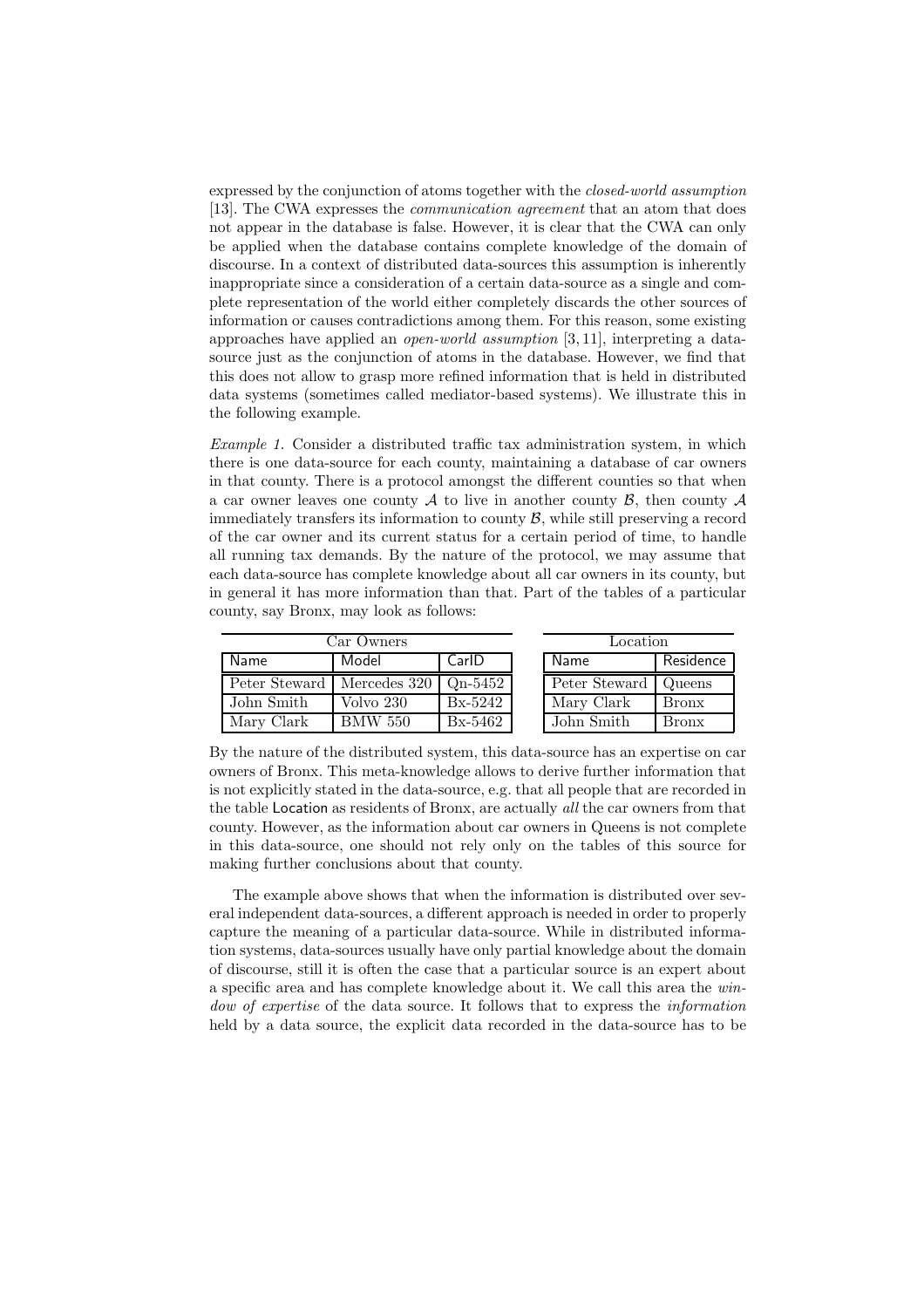complemented by a meta-information that describes this window of expertise. These two kinds of information should be separated as much as possible, so that one may still consider data-sources as relational databases, and process the information about their completeness by an independent reasoning system.

Following these guidelines, we represent the meta-information about the completeness of a data-source by a theory that consists of several local closed-world assumptions (LCWA) [4]. A LCWA refines the closed-world assumption by specifying for a certain predicate an area in which the data source contains all true tuples of the predicate. In our approach, the semantics of a LCWA is expressed by a first-order formula of a uniform syntactical form. Specifically, the contribution of this paper is the following:

- A new method for representing local closed-world assumptions is introduced. Unlike other methods for expressing such assumptions, conceived e.g. in [2, 4], which are tailored for intelligent agents, our notion of LCWA is specifically devised for describing complete knowledge in relational data-sources that are part of mediator systems. This allows, in particular, to formally define the meaning of each and every data source in such systems.
- The representation of the local closed-world assumption considered here allows to distinguish between the explicit data of the source and the external (implicit) information about its completeness. This separation allows to query a data-source in the standard way, whereas the knowledge about its completeness can be independently processed by the mediator system.
- We present two equivalent representations of the meaning of data-sources. One representation is given in terms of first-order theories and the other one is based on circumscription [10] (which is the common approach for expressing LCWA in related works; see, e.g., [2]). This equivalence allows us to show how our proposal captures the intuition behind traditional approaches for LCWA, expressed in terms of higher-order languages, and how they can be reduced to first-order theories in case that certain conditions are met.

The organization of the rest of paper is the following. In Section 2 we introduce the local closed-world assumption and use it for defining the meaning of a data-source. In Section 3 we consider an alternative approach, defined in terms of second-order, pseudo-circumscriptive formulae, and show the equivalence between the two approaches. Then, in Section 4 we give some further comments and generalizations to the local closed-world assumption, and in Section 5 we discuss some other approaches to this assumption. Section 6 concludes the paper.

# 2 The Local Closed-World Assumption (LCWA)

**Definition 1.** A data-source S is a pair  $\langle \Sigma, D \rangle$ , where  $\Sigma$  is a vocabulary consisting of predicate symbols in a fixed relational schema  $\mathcal{R}(\Sigma)$  and a finite set  $\mathcal{C}(\Sigma)$  of constants representing the elements of the domain of discourse; and D is a finite set of ground atoms expressed in terms of  $\Sigma$ .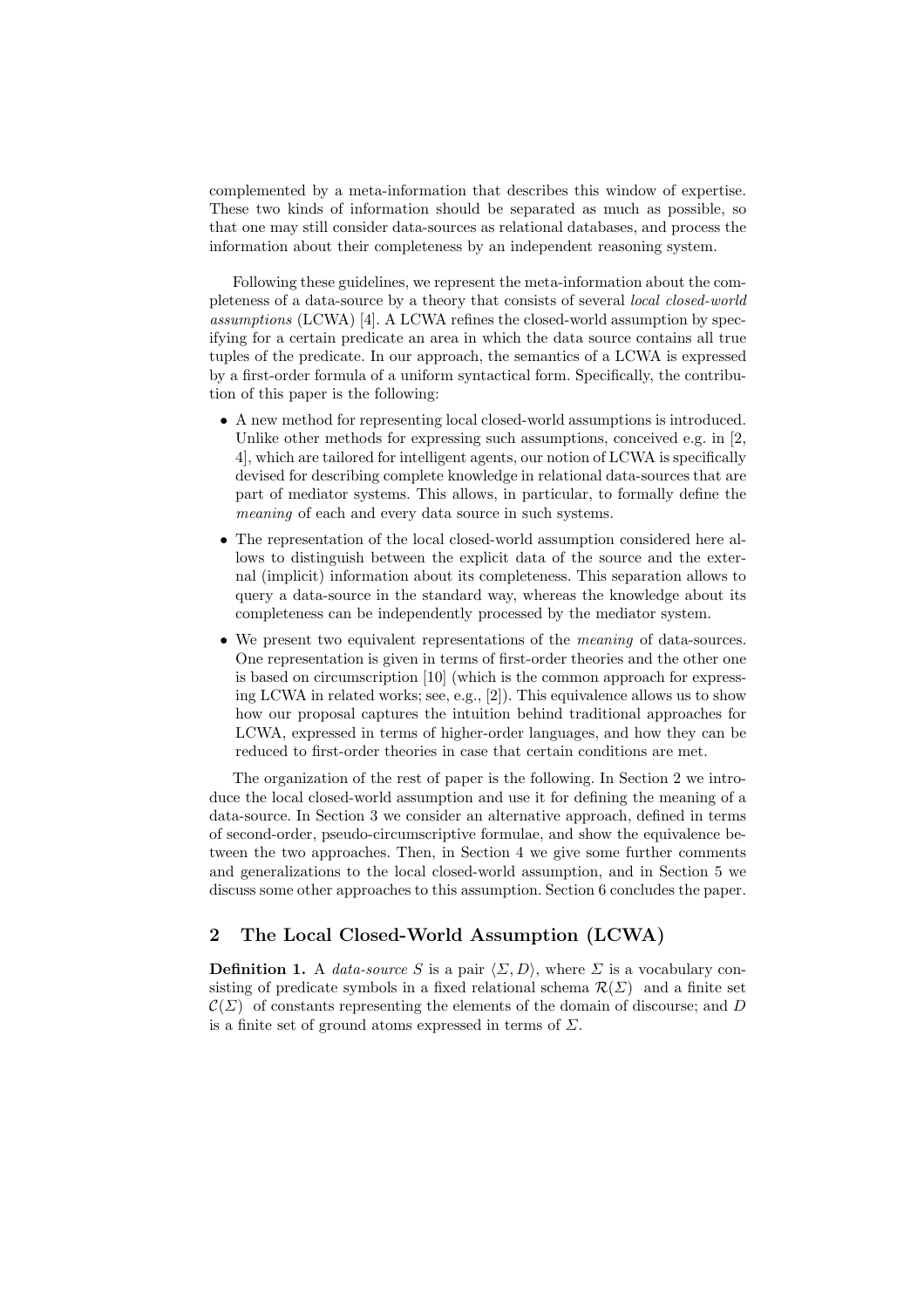**Definition 2.** Let  $S = \langle \Sigma, D \rangle$  be a data-source and let P be a predicate that appears in D. Denote by  $P^S$  the set of tuples of P in D. We write  $P(\bar{t}) \in P^S$ , where  $\bar{t}$  is a tuple of terms, to denote the formula  $\sqrt{\overline{a}} \in P^S(\bar{t} = \bar{a})$ .

Example 2. Let  $S = \langle \Sigma, D \rangle$  be the following data-source with facts about the relations  $\text{CarO}(\cdot, \cdot)$  (between people and their cars ID) and  $\text{Loc}(\cdot, \cdot)$  (between people and the place they live.)

$$
\left\langle \left\{ \mathsf{CarO}/2, \mathsf{Loc}/2 \right\}, \, \left\{ \begin{matrix} \mathsf{CarO(JS, V231), CarO(MC, V231), CarO(MC, B342),} \\ \mathsf{Loc(JS, Qn), Loc(MC, Bx)} \end{matrix} \right\} \right\rangle.
$$

Here, Loc<sup>S</sup> = {(JS, Qn), (MC, Bx)}, hence Loc $(x, y) \in \mathsf{Loc}^S$  denotes the following formula:  $((x = JS) \land (y = Qn)) \lor ((x = MC) \land (y = Bx)).$ 

Standard mediator systems consist of a number of data-sources collaborating with information through a common interface, the global schema  $[8, 14]$ . In such context, the data-sources can be viewed as storing information, in the form of a collection of tuples, about certain domain in the real world. However, which parts of the modeled world are accurately represented in the data-source is not recorded explicitly in the system, and so the *meaning* of the data-source remains ambiguous. With the following definition we address this problem by characterizing through a FOL expression -using the same language of the data-sourcethe cases in which the data-source contains all the valid facts. We call this the window of expertise of the data-source, and it is represented in the following definition by the formula  $\Psi$ .

**Definition 3.** A *local closed-world assumption* for a data-source  $S = \langle \Sigma, D \rangle$ , is a triple  $LCWA = \langle S, \overline{P}, \Psi \rangle$ , where  $\overline{P} = \{P_1(\overline{x}_1), \ldots, P_n(\overline{x}_n)\}$  is a set of atoms (the LCWA's objects) and  $\Psi(\overline{y})$  (the context of the assumption) is a first-order formula over  $\Sigma$  with free variables  $\overline{y}$  s.t.  $\overline{y} \subseteq \bigcup_{i=1}^n \overline{x}_i$ .

Note that in each  $P_i(\overline{x}_i)$ , the value of the variables  $\overline{x}_i \cap \overline{y}$  are constrained by Ψ. For this reason we call Ψ the window of expertise, and  $\exists \overline{y} \setminus \overline{x}_i(\Psi)$  the window of expertise of the predicate  $P_i$ . The intuitive meaning of the local closed-world assumption in Definition 3 is that for each  $i \in \{1, \ldots, n\}$ , each fact  $P_i(\overline{x}_i)$  that is true in the real world and which satisfies  $\exists \overline{y} \setminus \overline{x}_i(\Psi)$  should appear in the data-source.

Example 3. Let  $S = \langle \Sigma, D \rangle$  the data-source of Example 2.

- 1.  $\langle S, {\sf CarO}(x, y) \rangle$ ,  $x = MC$  intuitively indicates that the data-source S contains all true atoms of the form  $\text{CarO}(x, y)$  for  $x = MC$ .
- 2.  $\langle S, \{ \text{CarO}(x, y) \}, \text{Loc}(x, Bx) \rangle$  indicates that S knows about all the cars of the people that live in Bx.
- 3.  $\langle S, \{\text{CarO}(x, y), \text{Loc}(x, z)\}, \text{Loc}(x, Bx)\rangle$  expresses that S contains all the data about the cars of persons living in Bx and about all people living in Bx.
- 4.  $\langle S, {\sf CarO}(x, y), {\sf Loc}(x, z) \rangle$ ,  $x = MC$  indicates that S has full knowledge about Mary Clark (i.e., a LCWA regarding everything that is concerned with MC).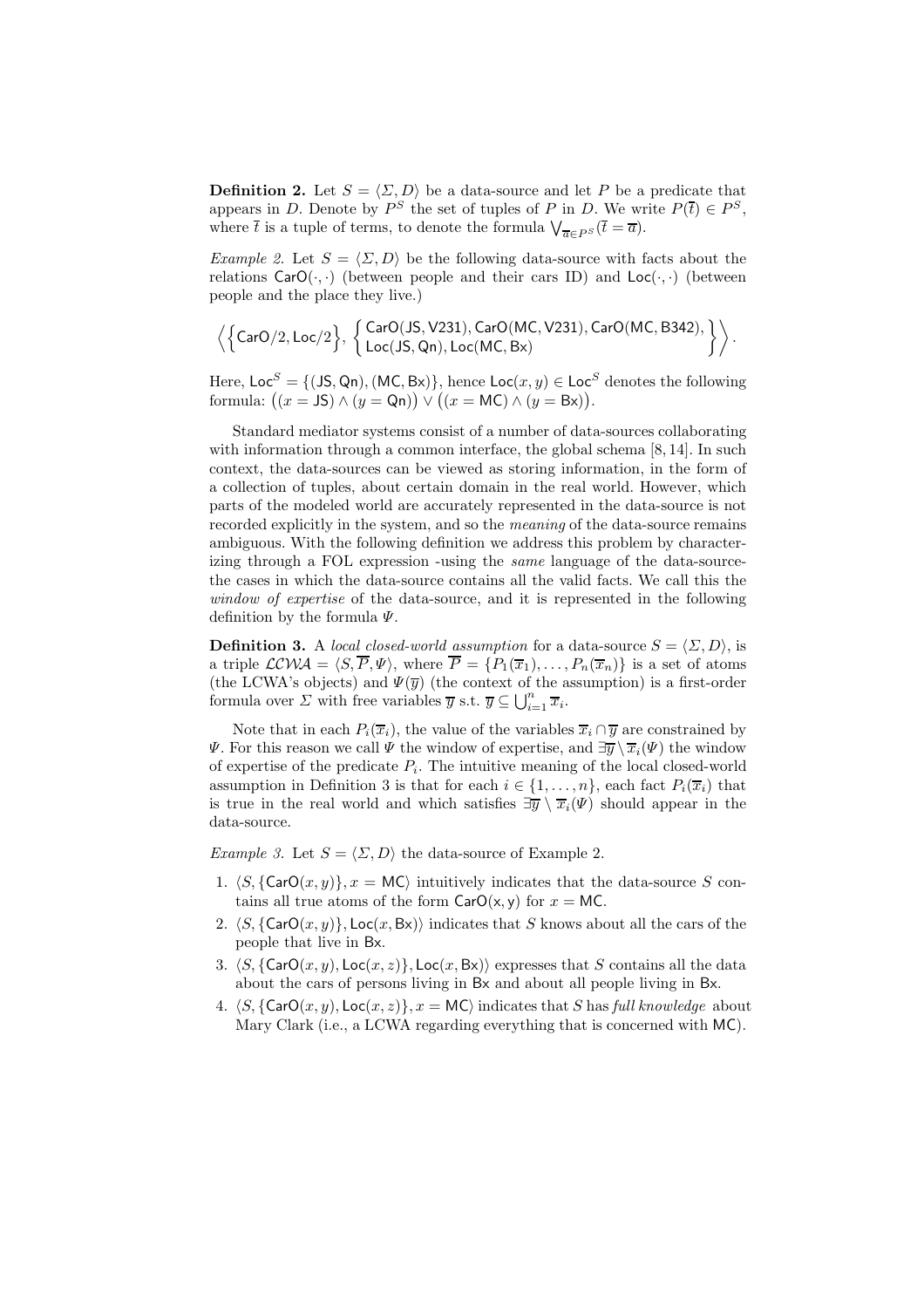Example 4. Consider the following two local closed-world assumptions:

$$
\mathcal{LCWA}_A = \langle S, \{ \mathsf{CarO}(x, y), \mathsf{Loc}(x, z) \}, \mathsf{CarO}(x, \mathsf{V231}) \land \mathsf{Loc}(x, \mathsf{B} \mathsf{x}) \rangle
$$
  

$$
\mathcal{LCWA}_B = \langle S, \{ \mathsf{CarO}(x, u), \mathsf{Loc}(y, v) \}, u = \mathsf{V231} \land v = \mathsf{B} \mathsf{x} \rangle
$$

Intuitively, the difference between these two expressions is that the first one expresses a full knowledge of  $S$  about car ownership and locations of V231 owners in Bronx. On the other hand, under the second assumption, the data-source knows all people having a V321 including people not living in the Bronx; the data-source also knows all people living in the Bronx, including those that do not have a  $V321$ .

Example 5. In case of item (1) of Example 3, the local closed-world assumption may be expressed as follows:

$$
\forall x \big(x = \mathsf{MC} \to \forall y (\mathsf{CarO}(x, y) \to y = \mathsf{V231} \lor y = \mathsf{B342})\big) \tag{1}
$$

In case of item (2) of the same example, the local closed-world assumption may be expressed as follows:

$$
\forall x (\mathsf{Loc}(x, \mathsf{Bx}) \to \forall y (\mathsf{CarO}(x, y) \to y = \mathsf{V231} \lor y = \mathsf{B342}))\tag{2}
$$

These examples lead us to the following general formulation of a local closedworld assumption in terms of first-order formulae:

**Definition 4.** Let  $LCWA = \langle S, \{P_1(\overline{x}_1), \ldots, P_n(\overline{x}_n)\}, \Psi(\overline{y})\rangle$  be a local closedworld assumption for a data-source S. The formula that is *induced* from  $LCWA$ , denoted by  $\Lambda_{\mathcal{LCWA}}$ , is the following:

$$
\forall \overline{y} \bigg( \Psi(\overline{y}) \to \forall \overline{z} \big( \bigwedge_{i=1}^{n} \big( P_i(\overline{x}_i) \to \big( P_i(\overline{x}_i) \in P_i^D \big) \big) \big) \bigg)
$$

where,  $\overline{x} = \bigcup_{i=1}^{n} \overline{x}_i$ , and  $\overline{z} = \overline{x} \setminus \overline{y}$ .

Note that if  $\overline{P}$  is empty, then  $\Lambda_{\mathcal{LCWA}}$  is tautologically true and does not specify any additional information.

Example 6. Below are, respectively, the formulae that are induced from the local closed-world assumptions of items (1) and (2) in Example 3.

1. 
$$
\forall x (x = MC \rightarrow \forall y (CarO(x, y) \rightarrow ((x = MC \land y = V231) \lor (x = MC \land y = B342))) ))
$$
  
\n2. 
$$
\forall x (Loc(x, Bx) \rightarrow \forall y (CarO(x, y) \rightarrow ((x = MC \land y = V231) \lor (x = MC \land y = B342))))
$$
  
\n
$$
((x = JS \land y = V231) \lor (x = MC \land y = V231) \lor (x = MC \land y = B342)))
$$

Note that under the unique name assumption (see Note 1 below), these formulae are equivalent with those of Example 5.<sup>3</sup>

<sup>&</sup>lt;sup>3</sup> Consider, for instance, the first formula. It is of the form  $\forall x \Phi$ , and the formula in Example 3–(1) is of the form  $\forall x \Phi'$ . For every x other than MC both  $\Phi$  and  $\Phi'$  are trivially true, and for  $x = \mathsf{MC}$ , both  $\Phi$  and  $\Phi'$  hold only if there is no  $c \notin \{\mathsf{V231},\mathsf{B342}\}$ s.t.  $\mathsf{CarO}(\mathsf{MC}, c)$  is true.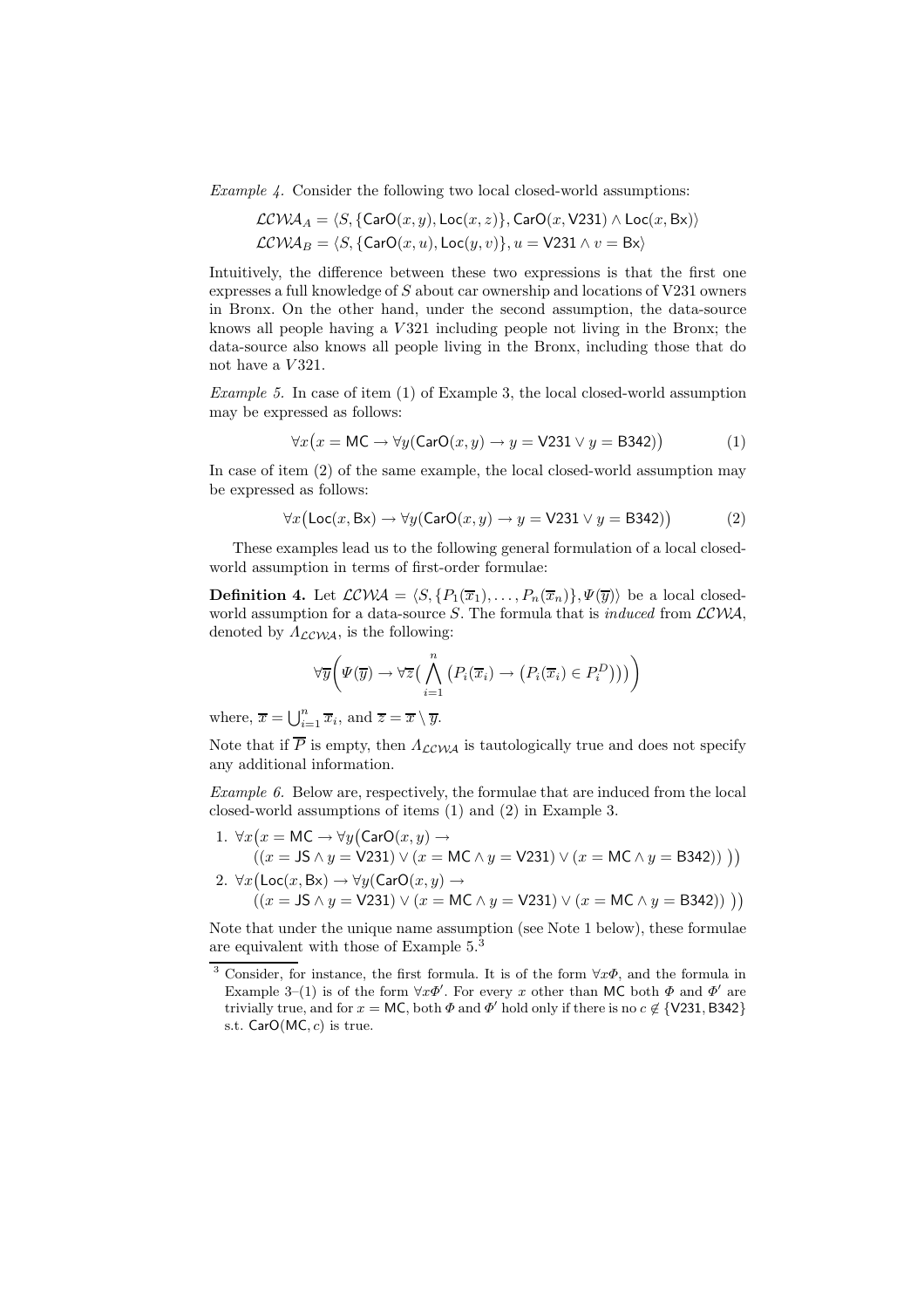**Definition 5.** For a data-source  $S = \langle \Sigma, D \rangle$ , denote:  $\mathfrak{D}(S) = \bigwedge_{d \in D} d$ .

Now we are ready to define the meaning of a data-source (in the context of mediator systems):

**Definition 6.** Let  $S = \langle \Sigma, D \rangle$  be a data-source and let  $LCWA^j = \langle S, \overline{P}^j, \Psi^j \rangle$ ,  $j = 1, \ldots, m$ , be all the local closed-world assumptions of S. Then the *meaning* of  $S$  is given by the following formula:

$$
\mathfrak{M}(S) = \mathfrak{D}(S) \wedge \bigwedge_{j=1}^{m} \Lambda_{\mathcal{LCWA}^j}.
$$

*Note 1.* When  $S = \langle \Sigma, D \rangle$  is the only data-source, the following two conditions are usually assumed:

- Domain Closure Axiom:  $\mathsf{DCA}(S) = \forall x (\bigvee_{i=1}^{n} x = C_i)$
- Unique Name Axiom:  $\mathsf{UNA}(S) = \bigwedge_{1 \leq i < j \leq n} C_i \neq C_j$

where  $C_1, \ldots, C_n$  are all constants in  $\Sigma$ . In such cases, DCA(S) and UNA(S) appear as two additional conjuncts in  $\mathfrak{M}(S)$ . We denote the meaning of S by  $\mathfrak{M}_D(S)$ ,  $\mathfrak{M}_U(S)$ , or  $\mathfrak{M}_{DU}(S)$ , when the first, the second or both assumptions are imposed, respectively.

The meaning of a data-source can be understood as a first-order theory representing incomplete knowledge about the real world. In the general case this theory will be incomplete, so there will exist more than one model, the actual world corresponding to one of them. Consequently, the meaning of a data-source is not be interpreted with respect to its database but with respect to the real world.

Given a formula  $\Psi$ , denote by  $\exists \pi \Psi$  the existential quantification of all free variables in  $\Psi$ , except those in  $\overline{x}$ .

The next proposition shows that the formula  $\Lambda_{\mathcal{LCWA}}$  formalizes the intuitive meaning of the local closed-world assumption  $\langle S, \overline{P}, \Psi \rangle$ , as specified in the paragraph below Definition 3.

**Proposition 1.** For  $S = \langle \Sigma, D \rangle$ , let  $LCWA = \langle S, \{P_1(\overline{x}_1), \ldots, P_n(\overline{x}_n)\}, \Psi \rangle$  and  $LCWA_i = \langle S, \{P_i(\overline{x_i})\}, \exists |\overline{x_i}\Psi\rangle \ i = 1, \ldots n$ . Then:

$$
\Lambda_{\mathcal{LCWA}} \equiv \bigwedge_{i=1}^{n} \Lambda_{\mathcal{LCWA}_{i}}
$$

Proof. The equivalence is obtained by applying some simple rewriting rules on the relevant formulae. Indeed, denote  $\overline{x} = \cup_{i=1}^n \overline{x}_i$  and  $\overline{z} = \overline{x} \setminus \overline{y}$ . Then: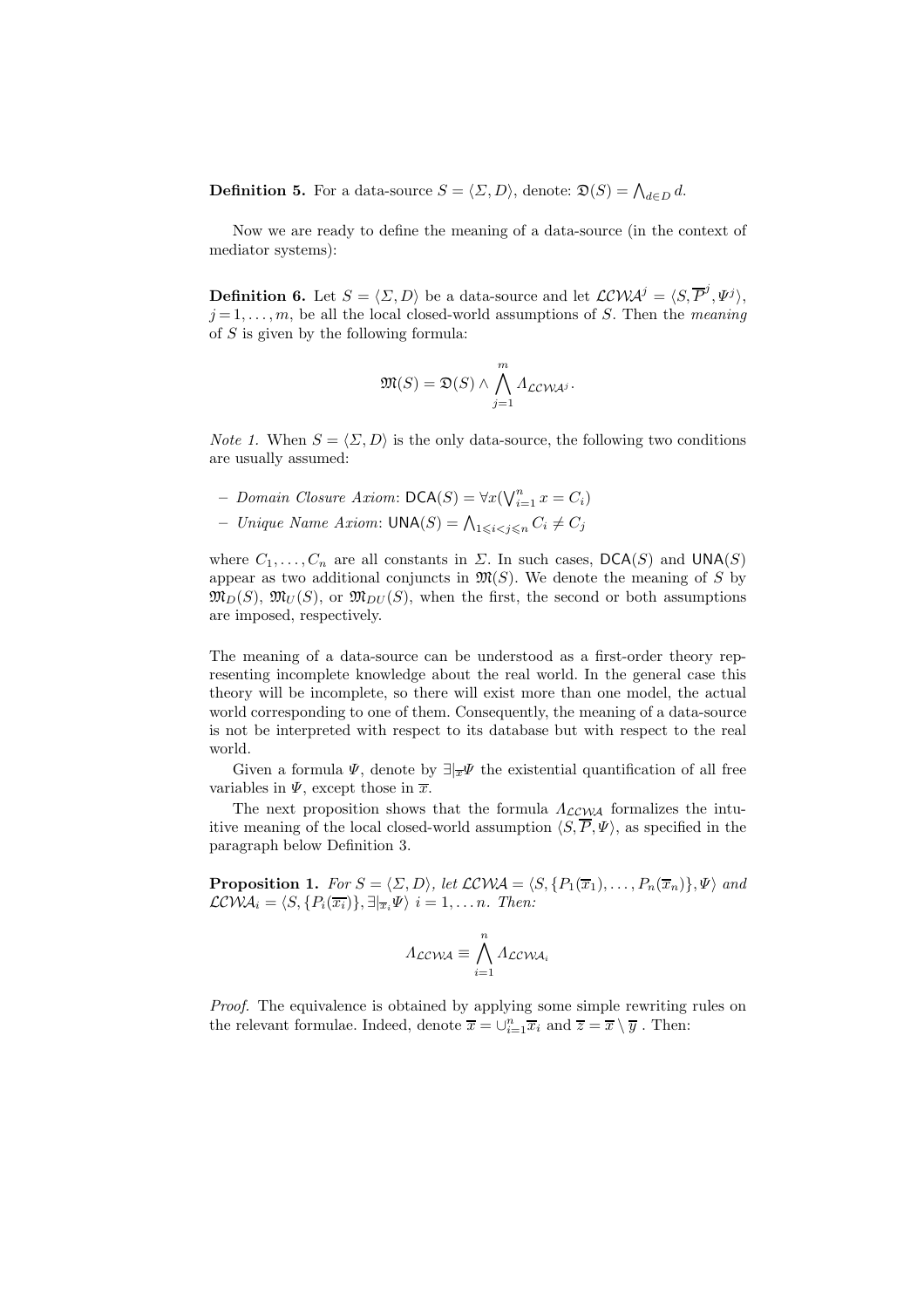$$
\Lambda_{LCWA} \equiv \forall \overline{y} (\Psi(\overline{y}) \to (\forall \overline{z} (\Lambda_{i=1}^n (P_i(\overline{x}_i) \to (P_i(\overline{x}_i) \in P_i^D))))
$$
  
\n
$$
\equiv \forall \overline{y} (\Psi(\overline{y}) \to (\Lambda_{i=1}^n \forall \overline{z} (P_i(\overline{x}_i) \to (P_i(\overline{x}_i) \in P_i^D))))
$$
  
\n
$$
\equiv \forall \overline{y} (\Lambda_{i=1}^n (\Psi(\overline{y}) \to \forall (\overline{x}_i \setminus \overline{y}) (P_i(\overline{x}_i) \to (P_i(\overline{x}_i) \in P_i^D)))
$$
  
\n
$$
\equiv \Lambda_{i=1}^n \forall \overline{y} (\Psi(\overline{y}) \to \forall (\overline{x}_i \setminus \overline{y}) (P_i(\overline{x}_i) \to (P_i(\overline{x}_i) \in P_i^D)))
$$
  
\n
$$
\equiv \Lambda_{i=1}^n \forall (\overline{y} \cap \overline{x}_i) (\exists \overline{x} \setminus \overline{y}) \to \forall (\overline{x}_i \setminus \overline{y}) (P_i(\overline{x}_i) \to (P_i(\overline{x}_i) \in P_i^D)))
$$
  
\n
$$
\equiv \Lambda_{i=1}^n \Lambda_{LCWA_i}.
$$

Thus the equivalence is obtained.

*Example 7.* The assumption  $LCWA = \langle S, \{ \text{CarO}(x, y), \text{Loc}(x, z) \}, x = MC \rangle$ , given in Example 3-(4), which says that  $S$  has full knowledge about Mary Clark, may also be represented in a modular way by the following two expressions:

$$
\mathcal{LCWA}_A = \langle S, \{ \mathsf{CarO}(x, y) \}, x = \mathsf{MC} \rangle
$$
  

$$
\mathcal{LCWA}_B = \langle S, \{ \mathsf{Loc}(x, z) \}, x = \mathsf{MC} \rangle
$$

We say that the meaning of a data-source is consistent if it has at least one model in the standard model-theoretic sense.

#### Proposition 2. Every data-source has a consistent meaning.

*Proof.* We consider the case where the meaning of a data-source  $S = \langle \Sigma, D \rangle$  is given by  $\mathfrak{M}(S)$ . The proofs for  $\mathfrak{M}_D(S)$ ,  $\mathfrak{M}_U(S)$ , and  $\mathfrak{M}_{DU}(S)$  (i.e., when any combination of DCA and UNA is also assumed) are similar.

Let  $\mathcal{LCWA}^j = \langle S, \overline{P}^j, \Psi^j \rangle, j = 1, \ldots, m$  be all the local closed-world assumptions for S. Then  $\mathfrak{M}(S) = \bigwedge_{A \in D} A \wedge \bigwedge_{j=1}^{m} A_{\mathcal{LCWA}^j}$ . To show the proposition we define an interpretation I for  $\Sigma$  and show that it is a model of  $\mathfrak{M}(S)$ . Let I be the Herbrand interpretation associated with the database of S: the domain is  $\mathcal{C}(\Sigma)$ and  $P^I = P^S$ . By construction of  $I, I \models P_i(d_{i_1}, \ldots, d_{i_k})$  for every ground atom in D. When  $\Psi^j(\overline{y}_j)$  is false in I, then trivially  $I \models \bigwedge_{j=1}^{m} A_{\mathcal{LCWA}^j}$ . When  $\Psi^j(\overline{y}_j)$ true in I, then by its construction, whenever  $I \models \overline{P}^j$ , also  $I \models P^j(\overline{x}) \in P^S$ .  $\Box$ 

The next proposition implies that for single data-sources our semantics of the local closed-world assumption is a conservative extension of Reiter's closed-world assumption for relational databases; the present approach allows to express in such cases that a single data-source has complete knowledge about the world.

**Proposition 3.** Let  $S = \langle \Sigma, D \rangle$  be the only data-source and let  $LCWA$  $\langle S, \overline{\vec{P}}, \textsf{TRUE} \rangle$ , where  $\overline{P} = \{P_1(\overline{x}_1), \ldots, P_n(\overline{x}_n)\}$  are all the predicates occurring in Σ. Then  $\mathfrak{M}_{DU}(S)$  coincides with Reiter's axiomatization of the closed-world assumption [13] for S.

*Proof.* Reiter's axiomatization of closed-world assumption of  $S$  is a first-order theory  $\Gamma$ , consisting of the following formulae: (1)  $\mathsf{DCA}(S)$ , (2)  $\mathsf{UNA}(S)$ , (3) the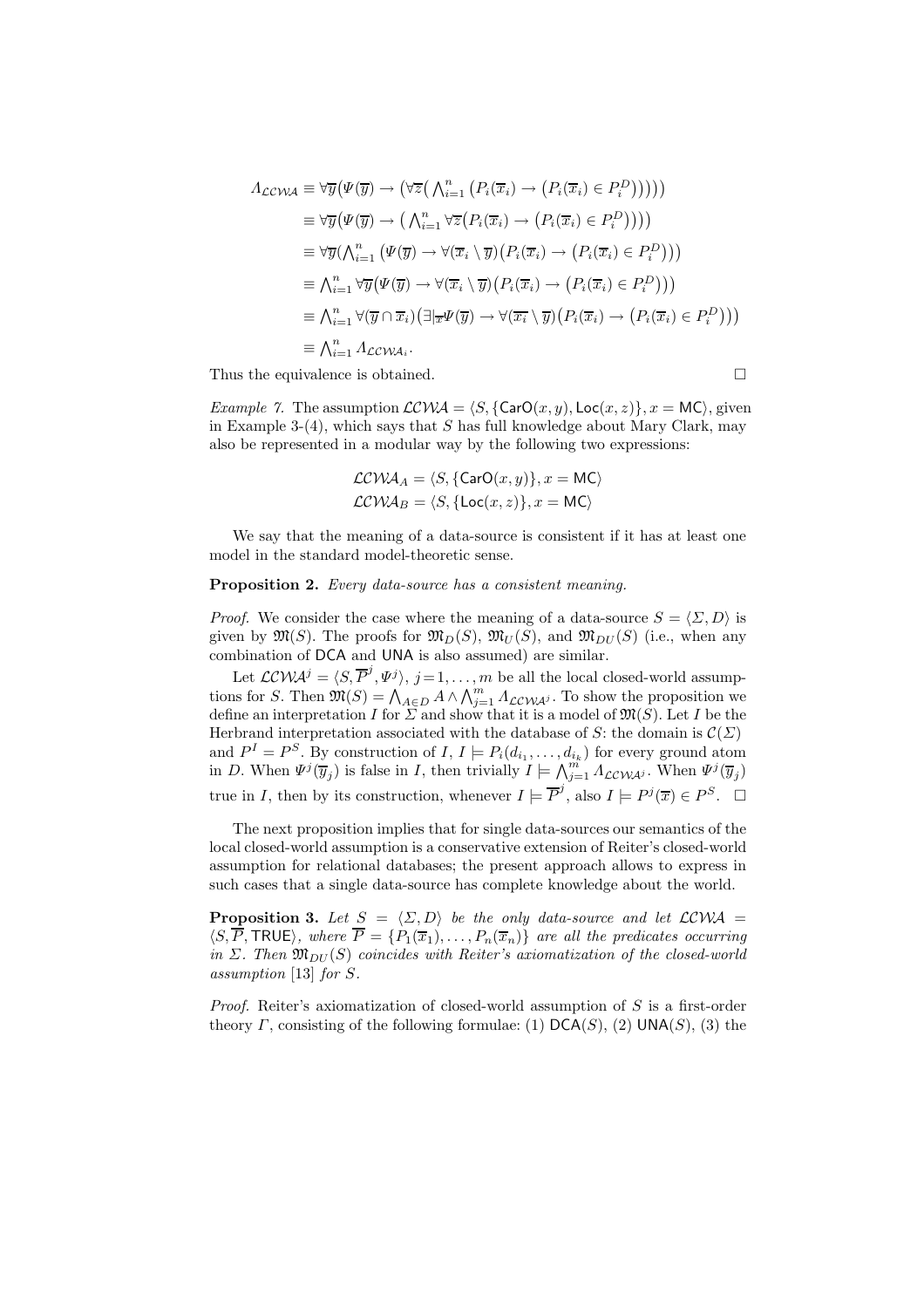ground atomic facts in  $D$ , and (4) completion axioms for each predicate of  $S$ :  $\forall \overline{x}(P_i(\overline{x}_i) \rightarrow P(\overline{x}_i) \in P_i^D), i = 1, \ldots, n.$ 

By Definition 6,  $\mathfrak{M}_{DU}(S)$  includes (1), (2) and (3), so it remains to show that  $LCWA = \langle S, \overline{P}, \text{TRUE} \rangle$  is equivalent to (4). Indeed, the formula that is induced from this assumption is

$$
\forall \overline{x} \big( \bigwedge_{i=1}^{n} \big( P_i(\overline{x}_i) \to \big( P_i(\overline{x}_i) \in P_i^D \big) \big) \big),
$$

which is equivalent to the conjunction of the formulae in (4).  $\Box$ 

## 3 A Circumscriptive Approach to the LCWA

In this section we consider an alternative approach to the representation of the closed-word assumption, this time by second-order formulas, and show its equivalence to the approach given in the previous section.

Consider again item 1 of Example 3. The local closed-world assumption in this case could be defined also in terms of sets as follows:

$$
\{y \mid \mathsf{CarO}(\mathsf{MC}, y)\} = \{y \mid \mathsf{CarO}(\mathsf{MC}, y) \in D\}.
$$

Since the set on the left-hand side of this equation is always a superset of the set on the right-hand side, the condition could be rephrased as follows:

$$
\{y \mid \mathsf{CarO}(\mathsf{MC}, y)\} \subseteq \{y \mid \mathsf{CarO}(\mathsf{MC}, y) \in D\}.
$$

This condition is specified in terms of a set inclusion property, and it is common to express such conditions by means of circumscriptive formulae. These formulae express the aspiration that the set of tuples of a certain predicate, satisfying a certain condition, should be as minimal as possible. It is not surprising, therefore, that a variant of the notion of local closed-world assumption presented here has already been expressed in term of circumscriptive axioms (see [2] and Section 5).

**Definition 7.** Let  $LCWA = \langle S, \{P_1(\overline{x}_1), \ldots, P_n(\overline{x}_n)\}, \Psi(\overline{y})\rangle$  be a local closedworld assumption for a data-source  $S = \langle \Sigma, D \rangle$ . The pseudo-circumscriptive form of  $LCWA$  is the following (second-order) formula, denoted  $C(S)$ :

$$
\forall \overline{\Theta} \left( \mathfrak{D}(S)[\overline{P}/\overline{\Theta}] \rightarrow \left( \forall \overline{y} \left( \Psi(\overline{y}) \rightarrow \forall \overline{z} \left( \overline{\Theta} \leqslant \overline{P} \right) \right) \rightarrow \forall \overline{y} \left( \Psi(\overline{y}) \rightarrow \forall \overline{z} \left( \overline{P} \leqslant \overline{\Theta} \right) \right) \right),
$$

where  $\overline{x} = \bigcup_{i=1}^{n} \overline{x}_i$ ,  $\overline{z} = \overline{x} \setminus \overline{y}$ , and

 $-\overline{P} = \{P_1(\overline{x}_1), \ldots, P_n(\overline{x}_n)\}, \overline{\Theta} = \{\Theta_1(\overline{x}_1), \ldots, \Theta_n(\overline{x}_n)\}, \text{ and each } \Theta_i(\overline{x}_i) \text{ is a }$ predicate variable with the same arity of  $P_i(\overline{x}_i)$ ,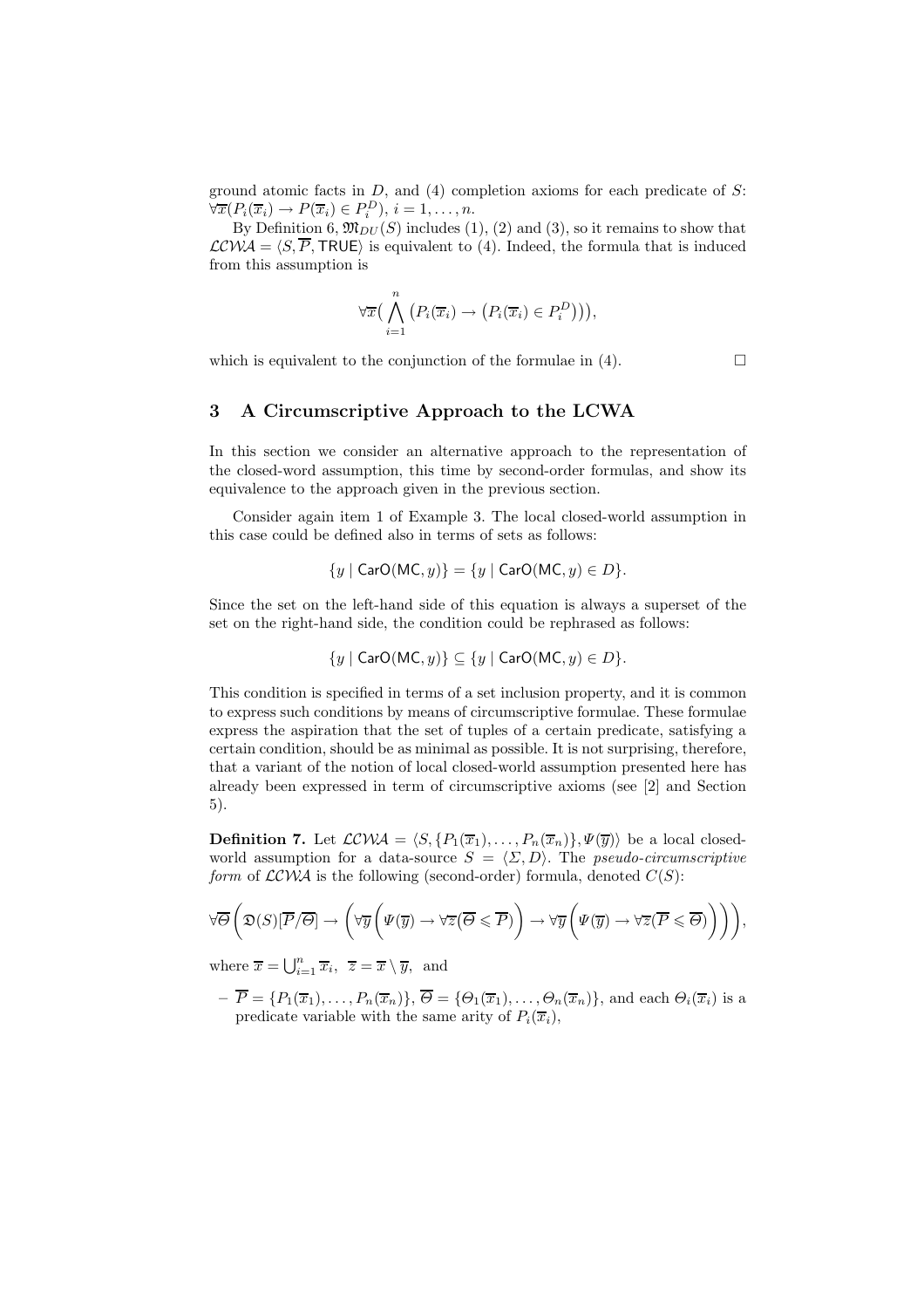$-\overline{P}\leqslant\overline{Q}$  is an abbreviation for  $\bigwedge_{i=1}^{n}(P_i(\overline{x}_i)\rightarrow Q_i(\overline{x}_i))$ . <sup>4</sup>

**Definition 8.** Let  $S = \langle \Sigma, D \rangle$  be a data-source and let  $C^j(S)$ ,  $j = 1, ..., m$  be the pseudo-circumscriptive forms of its local closed-world assumptions. Denote:

$$
\mathfrak{C}(S) = \mathfrak{D}(S) \wedge \bigwedge_{j=1}^{m} C^{j}(S).
$$

**Theorem 1.** For every data-source S,  $\mathfrak{M}(S)$  is equivalent to  $\mathfrak{C}(S)$ .

*Proof.* We prove the theorem for the case that  $\overline{P}$  and  $\overline{\Theta}$  are singletons, and that  $m = 1$ . The proof can be easily extended to the general case. We have to show that when  $\mathfrak{D}(S)$  holds,

$$
\forall \overline{y} \Big( \Psi(\overline{y}) \to \forall \overline{z} \big( P(\overline{x}) \to \big( P(\overline{x}) \in P^S \big) \big) \Big) \tag{3}
$$

is equivalent to

$$
\forall \Theta \Big( \underbrace{\mathfrak{D}(S)[P/\Theta]}_{(a)} \to \Big( \underbrace{\forall \overline{y} \Big( \Psi(\overline{y}) \to \forall \overline{z} \big( \Theta \leqslant P \big)}_{(b)} \Big) \to \underbrace{\forall \overline{y} \Big( \Psi(\overline{y}) \to \forall \overline{z} \big( P \leqslant \Theta \big)}_{(c)} \Big) \Big),
$$
\n
$$
(4)
$$

where, in both cases,  $\overline{z} = \overline{x} \setminus \overline{y}$ . Indeed,

 $(\Rightarrow)$  Let *I* be a model of  $\mathfrak{D}(S)$  and (3), and consider some value  $\Theta^I$  in *I* for the predicate variable  $\Theta$ . We show that if  $\mathfrak{D}(S)[P/\Theta]$  is satisfied, so is the subformula  $(c)$  of  $(4)$ , and hence the whole formula  $(4)$  is true as well. Let us prove, then, that sub-formula (c) holds. Assume that for some  $\overline{y}$ ,  $\Psi(\overline{y})$  is true in I and for some  $\overline{z}$ ,  $P(\overline{x})$  is true in I. As I is a model of (3), this implies that  $P(\overline{x}) \in P^S$ , i.e. for some tuple of terms  $\bar{c}$  in the table of P in S, the equality  $\bar{x} = \bar{c}^I$  holds in *I*. Since  $\Theta^I$  satisfies  $\mathfrak{D}(S)[P/\Theta]$ , it follows that  $\overline{x} \in \Theta^I$ .

 $(\Leftarrow)$  Let I be a model of  $\mathfrak{D}(S)$  and (4). From  $\mathfrak{D}(S)$  it follows that  $\Theta \leq P$ . It is obvious that  $\Theta \leqslant P$  implies (b). Consequently (c) holds. Assume that there exist values  $\bar{x}$  such that  $\Psi(\bar{y})$  and  $P(\bar{x})$  hold in I. To prove (3) we need to show that  $P(\overline{x}) \in P^S$ ; or equivalently that there exists  $\overline{c} \in P^S$  s.t.  $\overline{x} = \overline{c}^I$ . Because of (c) holds, it follows that  $\overline{x} \in \Theta^I$ . By our choice of  $\Theta^I$ , this mean that for  $\overline{c} \in P^S$ ,  $\overline{x} = \overline{c}^I$ .

By the last theorem, the counterparts of Propositions 1, 2, and 3 in terms of  $\mathfrak{C}(S)$  are also obtained.

Note 2. It is important to note that unless the data-sources consist of sets of facts, the first-order approach and the circumscriptive approach to the LCWA do not coincide. To see this, consider  $S = \langle {P/1}, {P(a) \vee P(b)} \rangle$ , and the assumption  $LCWA = \langle S, {P(x)} \rangle$ , TRUE). The formula in Definition 7 expresses

 $4 \, C(S)$  is called pseudo-circumscriptive since it differs from a pure circumscription schema by introducing the first-order formula  $\Psi$  into the representation. Just as in Definition 4,  $\Psi$  represents the context in which  $\overline{P}$  should be minimal.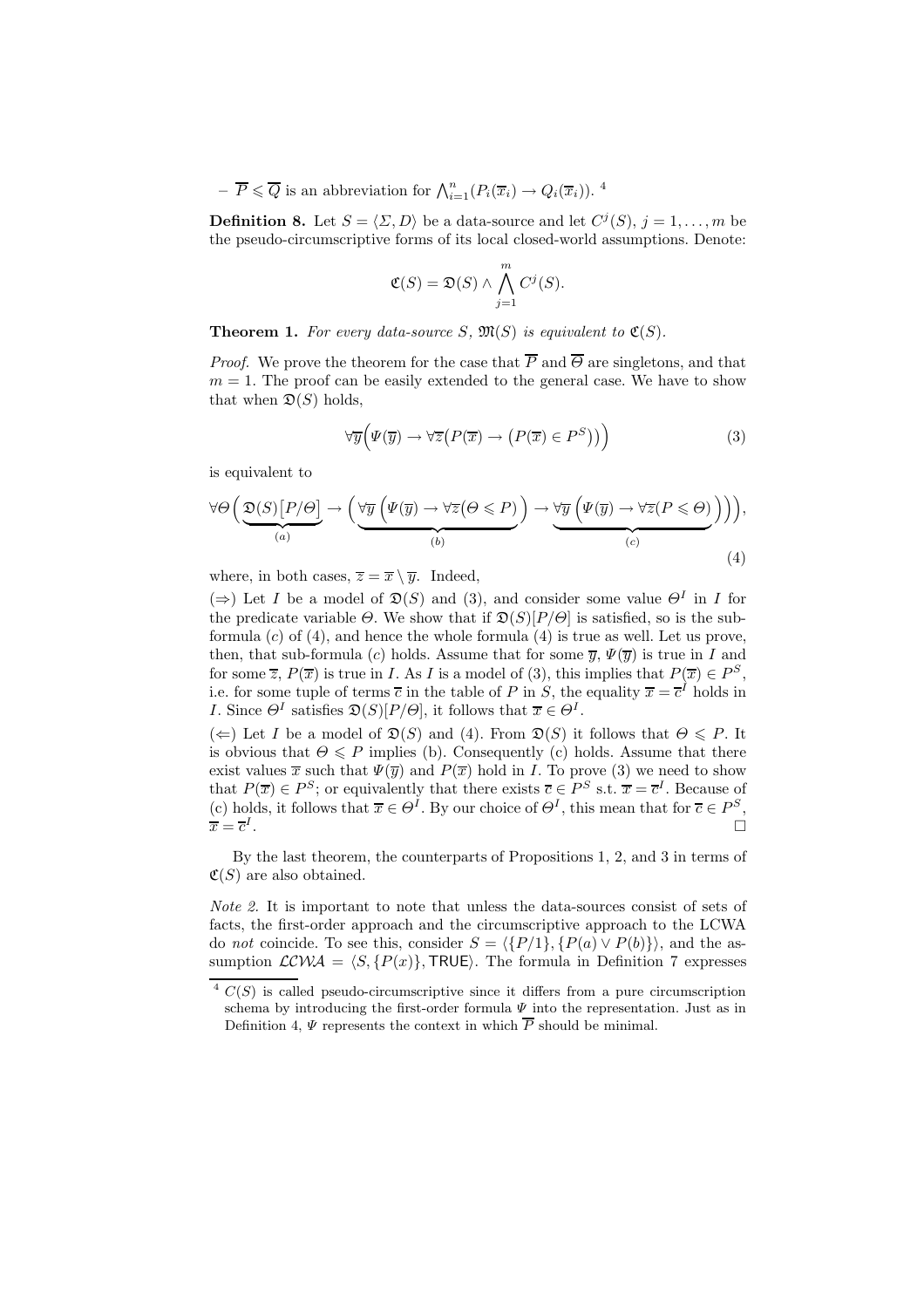a set inclusion minimization, and in this case it states an unconditional minimization of any extension of  $P$ . That is, an interpretation that satisfies both the disjunctive expression in  $S$  and the circumscriptive form of  $LCWA$ , will necessarily state that either  $P(a)$  or  $P(b)$  is true, but not both. Intuitively, this can be read as "although the data-source is not complete with respect to  $P$ , at least it knows that no other element of the domain can belong to  $P$ , except of  $a$  or  $b$ (where the 'or' here is interpreted exclusively)".

#### 4 Extensions and additional comments on the LCWA

#### 4.1 LCWA with several data-sources

An important (and intended) aspect of LCWA is applying it in a multiple-source environment. In this respect, it could be useful to specify a LCWA that addresses expertise obtained by the collective information in several data-sources. That is,

$$
\mathcal{LCWA} = \langle \{S_1, \dots, S_n\}, \overline{P}, \Psi \rangle. \tag{5}
$$

should represent complete knowledge, shared by sources  $\{S_1, \ldots, S_n\}$ , in the context  $\Psi$ , about the predicates in P. The induced formula  $\Lambda_{\mathcal{LCWA}}$  of the assumption in  $(5)$  is obtained just as in the case of one data-source, when  $P<sup>S</sup>$  is modified in the obvious way as follows:

**Definition 9.** Let  $S_i = \langle \Sigma, D_i \rangle$ ,  $i = 1, ..., n$  be n data-sources and let P be a predicate that appears in  $\bigcup_{i=1}^{n} D_i$ . Denote by  $P^{\cup S_i}$  the set of tuples of P in  $\bigcup_{i=1}^{\tilde{n}} D_i$ , and abbreviate by  $P(\bar{t}) \in P^{\cup S_i}$  the formula  $\bigvee_{\bar{\alpha} \in P^{\cup S_i}} (\bar{t} = \bar{\tilde{a}}).$ 

Now, the formula  $\Lambda_{\mathcal{LCWA}}$  for the LCWA in (5) is defined just as the formula for one source, where  $P(\bar{t}) \in P^S$  is replaced by  $P(\bar{t}) \in P^{\cup S_i}$ .

#### 4.2 Complex forms of LCWA

As local closed-world assumptions are first-order formulae, they can be used for expressing more complex assumptions about the information endorsed by the data-sources. For instance, a context (i.e., the third component) of one LCWA may be a formula that is induced by another LCWA, and so it is possible to 'compose' assumptions, and get, e.g., LCWA such as the following:

$$
\mathcal{LCWA} = \langle S_2, \{Q(\overline{x})\}, \Lambda_{\langle S_1\{P(\overline{x})\}, \mathsf{TRUE}\rangle} \rangle \tag{6}
$$

Note that the formula that is induced by assumption (6) is in fact equivalent to  $A_{\langle S_1, \{P(\overline{x})\}, \mathsf{TRUE}\rangle} \rightarrow A_{\langle S_2, \{Q(\overline{x})\}, \mathsf{TRUE}\rangle}$ , and in general,

$$
\Lambda_{\langle S_2, \{Q(\overline{x})\}, \Lambda_{\langle S_1\{P(\overline{x})\}, \Psi \rangle}} = \Lambda_{\langle S_1, \{P(\overline{x})\}, \Psi \rangle} \to \Lambda_{\langle S_2, \{Q(\overline{x})\}, \mathsf{TRUE} \rangle}.
$$

This idea also allows us to express more complicated assertions in terms of local closed-world assumptions. For instance, the following formula expresses that "either  $S_1$  or  $S_2$  has complete knowledge about  $P$ ":

$$
\{A_{\langle S_1, \{P(\overline{x})\}, \mathsf{TRUE}\rangle} \lor A_{\langle S_2, \{P(\overline{x})\}, \mathsf{TRUE}\rangle}\}
$$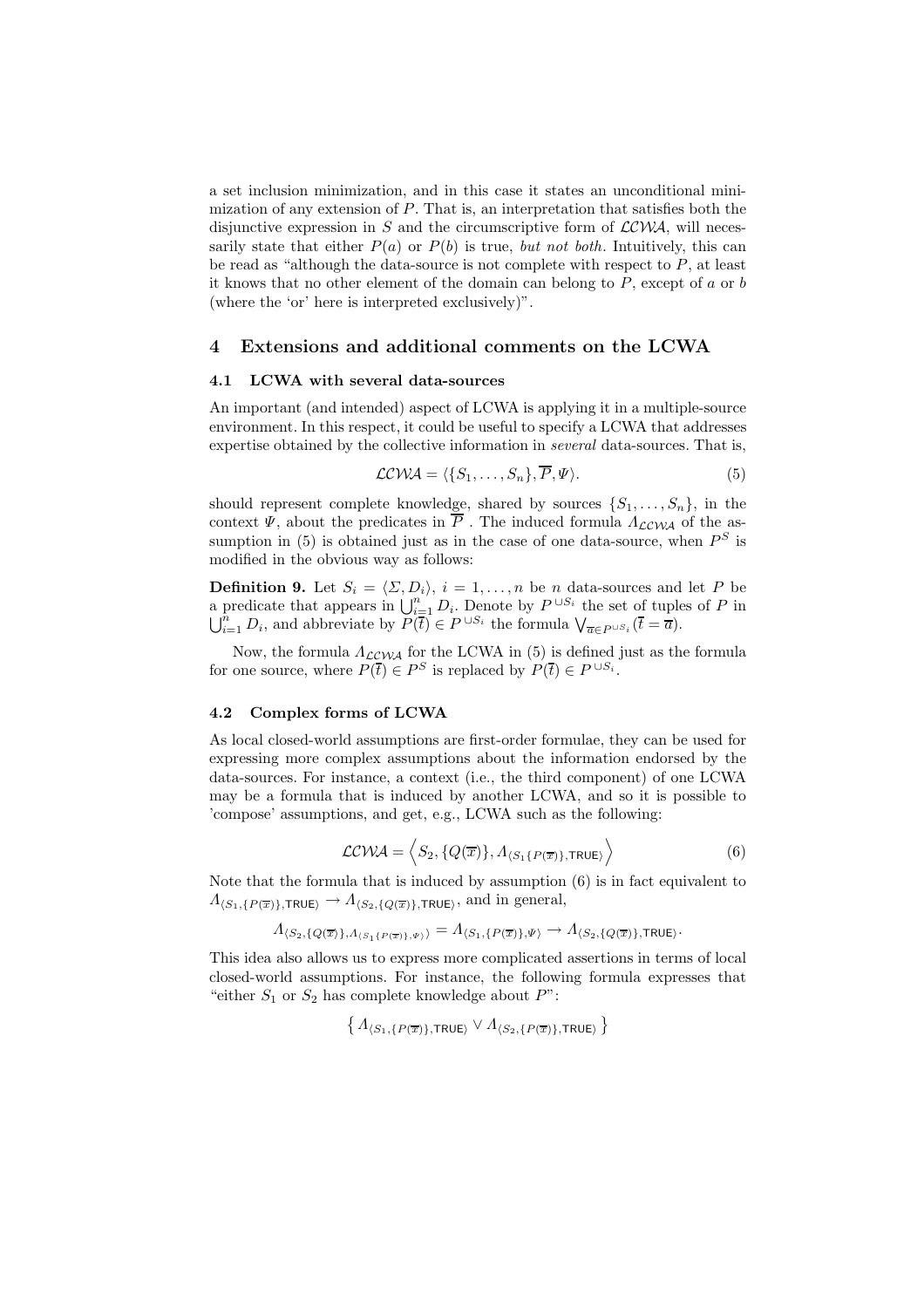Another possibility is to express that the assumptions about  $S_1$  and  $S_2$  are complementary, and so forth.

## 5 Related Works

The concept of a local closed-world assumption was first introduced in [4], in the context of knowledge bases for agents. The idea in that work was to represent a situation in which an agent has local closed-world information relative to a formula  $\Phi$  and a knowledge base  $\Gamma$ , by a condition saying that every ground sentence that unifies with  $\Phi$  either follows from  $\Gamma$  or is falsified by it. Formally:

 $LCWA (\Phi) \equiv (\Gamma \models \Phi \theta) \vee (\Gamma \models \neg \Phi \theta)$  for all ground substitutions  $\theta$ .

As we have noted above, a formal semantics for the definition of [4] in terms of second-order circumscription was proposed in [2]. The intuitive idea behind this semantics is the selection of only those models that satisfy the agent's knowledgebase and that are minimal with respect to the formulae for which the agent has complete information. We note, however, that the circumscriptive approach presented in [2] allows to minimize more predicates than those allowed by the pseudo-circumscriptive formula presented here. To see this consider, for instance  $LCWA = \langle S, \{P(x)\}, Q(x)\rangle$ . Here, one may not know for which x,  $Q(x)$  is true, and indeed the pseudo-circumscriptive formula of the  $LCWA$  does not affect  $Q(x)$ , but only  $P(x)$  in the context of  $Q(x)$ . Suppose, then, that  $P(a)$  is not in S, and we do not know whether  $Q(a)$  is true, i.e.  $Q(a)$  is not in S. In our approach, all we can derive is that if  $Q(a)$  were true, then  $P(a)$  would be false; but it is also possible that  $P(a)$  is true but  $Q(a)$  is false. Following the approach in [2],  $P(x)$  and  $Q(x)$  satisfy the data-source, but moreover, the intersection of  $P(x)$  and  $Q(x)$  should be minimal. In particular, if  $P(b)$  is in S, but  $Q(b)$  is not, then  $Q(b)$  is considered false. So in this approach, also part of Q is minimized, not only P.

An alternative approach to express different levels of knowledge of a certain data-source with respect to the global domain is to label the predicates of the data-sources as "sound", "complete" or "exact" (see, for instance, [1, 5, 6]). We identify two main drawbacks with this approach. The first one is the loss of elegance and flexibility by the introduction of non-logical symbols to the representation. The second, more serious problem, is related to the limitation in grasping more refined knowledge about the specific areas in which the predicates of the data-source contain complete information, as observed in several examples in this paper.

In [12], the concepts of "coverage" and "density" were introduced in order to measure the completeness of data-sources at the intensional and extensional levels, respectively. The authors use these concepts to determine the completeness of one or more data-sources, gathered under merge operators. As in our approach, the intension and the contents of the predicates in a data-source are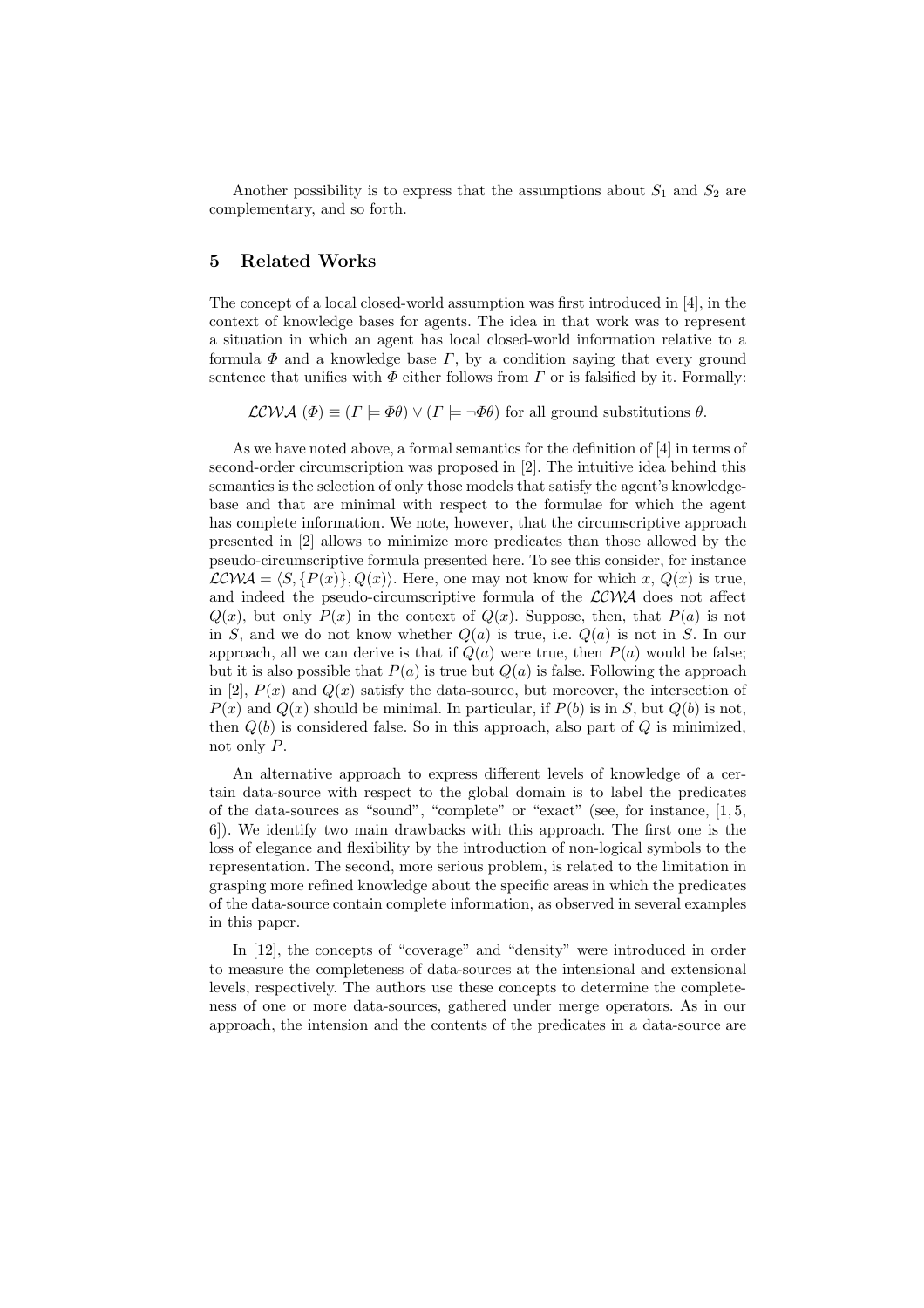divided into two independent components. This allows to provide a general completeness measure for the data-sources, but again, it is not possible to explicitly specify situations in which the data-sources have complete knowledge about (parts of) the domain of discourse.

## 6 Conclusion and Future Work

In this paper we presented a method of expressing the meaning of a data-source in the context of information systems that mediate among several sources. A key issue in this respect is the ability to properly define and represent particular cases where there is a complete knowledge, although partial knowledge of the sources is usually assumed. The resulting theory is expressed by a first-order one. It may also be represented by circumscriptive-like formulae.

This is an ongoing work which is part of a larger project aiming to represent and reason with incomplete information in general mediator-based systems. In such broader context a number of related issues should be addressed as well. Below we consider some of them.

- Expressing meta-knowledge about the data-sources themselves. For instance, while it is possible to express by our approach statements such as "the datasource S contains complete knowledge about car owners in Bronx", it is not possible to represent a statement such as "for every car in Bronx that is known to the data-source  $S$ ,  $S$  also knows its owners". While the first statement refers to the knowledge that S possesses about the domain of discourse, the latter expresses knowledge about S itself. In order to represent the second kind of statements, an extension based on modalities in the spirit of [7] seems to be a natural candidate.
- Consider the assumption  $LCWA^* = \langle S, {P(x)}, \neg Q(x) \rangle$ . If no other assumption mentions Q in its second component, this assertion does not allow to conclude whether  $S$  has complete knowledge about  $P$ . Indeed, the induced formula in this case is of the form  $\Lambda_{CCWA} = \forall x \neg Q(x) \rightarrow \dots$ , but the validity of  $\neg Q(x)$  cannot be verified, since the data-sources mention only positive information. Of course, if there are other assumptions, for instance,  $LCWA^{**} = \langle S, \{Q(x)\}\rangle$ , TRUE) (which implies complete knowledge about Q) then  $LCWA^*$  states that for all x such that  $Q(x)$  is not in the database, if  $P(x)$  is true then S contains  $P(x)$ . This situation shows that in order to obtain complete knowledge about an arbitrary predicate P under its window of expertise, the formula  $\Psi$  must define unambiguously such window. The specific conditions for which  $\Psi$  define complete knowledge over source predicates is a crucial issue that must be investigated in the depth, since it would allow to discriminate from a set of LCWA expressions which ones are useful in practice.
- While this paper concentrates on representation forms of the closed-worldassumption and their properties, computational aspects of reasoning with